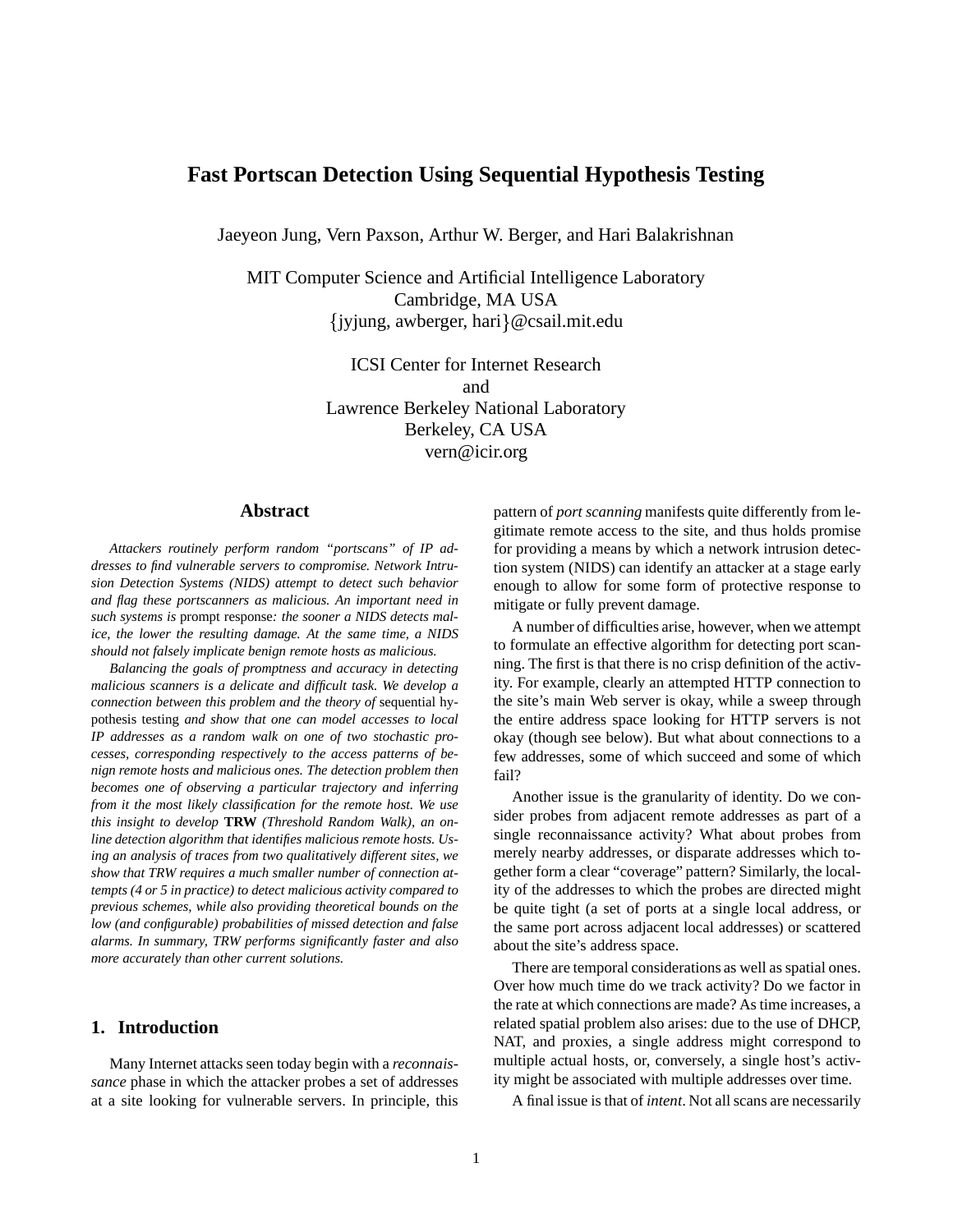hostile. For example, some search engines use not only "spidering" (following embedded links) but also port scanning in order to find Web servers to index. In addition, some applications (e.g., SSH, some peer-to-peer and Windows applications, etc.) have modes in which they scan in a benign attempt to gather information or locate servers. Ideally, we would like to separate out such benign use from overtly malicious use. We would note, however, that the question of whether scanning by search engines is benign will ultimately be a *policy* decision that will reflect the site's view of the desirability to have information about its servers publicly accessible.

The state of the art in detecting scanners is surprisingly limited. Existing schemes have difficulties catching all but high-rate scanners and often suffer from significant levels of false positives. In this work we focus on the problem of *prompt* detection: how quickly after the initial onset of activity can we determine with high probability that a series of connections reflects hostile activity? Note that "quickly" here is in terms of the amount of subsequent activity by the scanner: the activity itself can occur at a very slow rate, but we still want to *nip it in the bud*, i.e., detect it before it has gone very far; and, ideally, do so with few false positives. The algorithm we develop, Threshold Random Walk (TRW), can generally detect a scanner after 4 or 5 connection attempts, with high accuracy.

In our work we use traces from two sites to develop and assess our detection algorithm. Both sites operate the Bro NIDS, which has its own scan detection algorithm based on counting the number of different local addresses to which a remote address makes connections. The alerts from the NIDS thus give us a limited form of "ground truth." At one of the sites, these alerts are used to *block* subsequent activity from the scanner. Given the site's willingness to use this policy (which has been in place for a number of years), and from the site's operational follow-up of uncovering erroneous blocks of benign sources (primarily triggered by complaints received by the help desk), we argue that this blocking policy is known to have a low degree of false positives and a high degree of efficacy. 1

Therefore, regarding the first issue above of how to define a scan, at a minimum we require that our algorithm perform well in detecting the activity flagged by Bro's algorithm. However, we would also like to detect lower-profile malicious probing, and we would like to show we can flag the same traffic that Bro does, but sooner. Speed of detection can be quite important for sites such as this one where the NIDS actively blocks scanners, because the sooner a scan-

ner is detected, the less information it can glean before being blocked.

In general, we consider it acceptable to flag any remote host as a scanner if it turns out that that host would never subsequently make a useful connection, where "useful" means successfully established, data transferred, and, to the degree we can determine, the transfer was benign. Clearly, assessing this property requires an oracle, and so cannot be performed in real-time; but we can approximate it by a *what-if* assessment of our algorithm using trace-driven simulation. Also, it is important to note that we do not aim to detect *all* such scanners. We are content with detecting most of them, provided we do so quickly. In addition, since the data we have available from the two sites consists almost solely of TCP connection logs, we confine our analysis to detecting TCP scanners.

Regarding the other issues above, for simplicity we confine our notion of "identity" to single remote IP addresses. Thus, we do not aim to detect "distributed" scans [9]. We also focus on detecting scans of multiple local addresses, regardless of their location in the address space, and do not consider detecting "vertical" scans of a single host. In terms of time, we aim to detect scans that might be spread over intervals ranging up to hours(our traces are all 24 hourslong), and we do not consider the particular rate at which a remote host attempts to make connections.

We pursue the problem in the general framework of *anomaly detection*, though unlike classical anomaly detection we model not only benign behavior but also malicious behavior. Initially, we had thought to develop an algorithm that would train on logs of past connections in terms of differences regarding to which portions of a site's address space, and to which services, benign and malicious hosts tend to attempt to connect, and then use those differences as priors for making Bayesian decisions. However, our analysis of the sites' connection logs revealed a sharp distinction between the activity of apparently benign hosts and malicious hosts simply in terms of the proportion of their connections that are successfully established, and so our final algorithm has the highly desirable properties that (1) it does not require training, and (2) it does not require reparameterization when applying it at different sites.

The development of the work is as follows. In  $\S$ 2, we discuss previous research on scan detection, and related work. In  $\S$ 3, we present the connection log data that motivates the general form of our detection algorithm. In  $\S 4$ , we develop the algorithm and present a mathematical analysis of how to parameterize its model in terms of expected false positives and false negatives, and how these trade off with the detection speed (number of connection attempts observed). We then evaluate the performance of the algorithm in  $\S$ 5, comparing it to that of other algorithms. We discuss issues for further work in  $\S6$ , and summarize in  $\S7$ .

<sup>1</sup> The site reports that on the occasions when the blocking mechanism fails, it is generally a matter of a few hours before an attacker compromises a local host; while with the mechanism in place, it is a matter of days to weeks. Thus, thwarting the reconnaissance activity has great utility.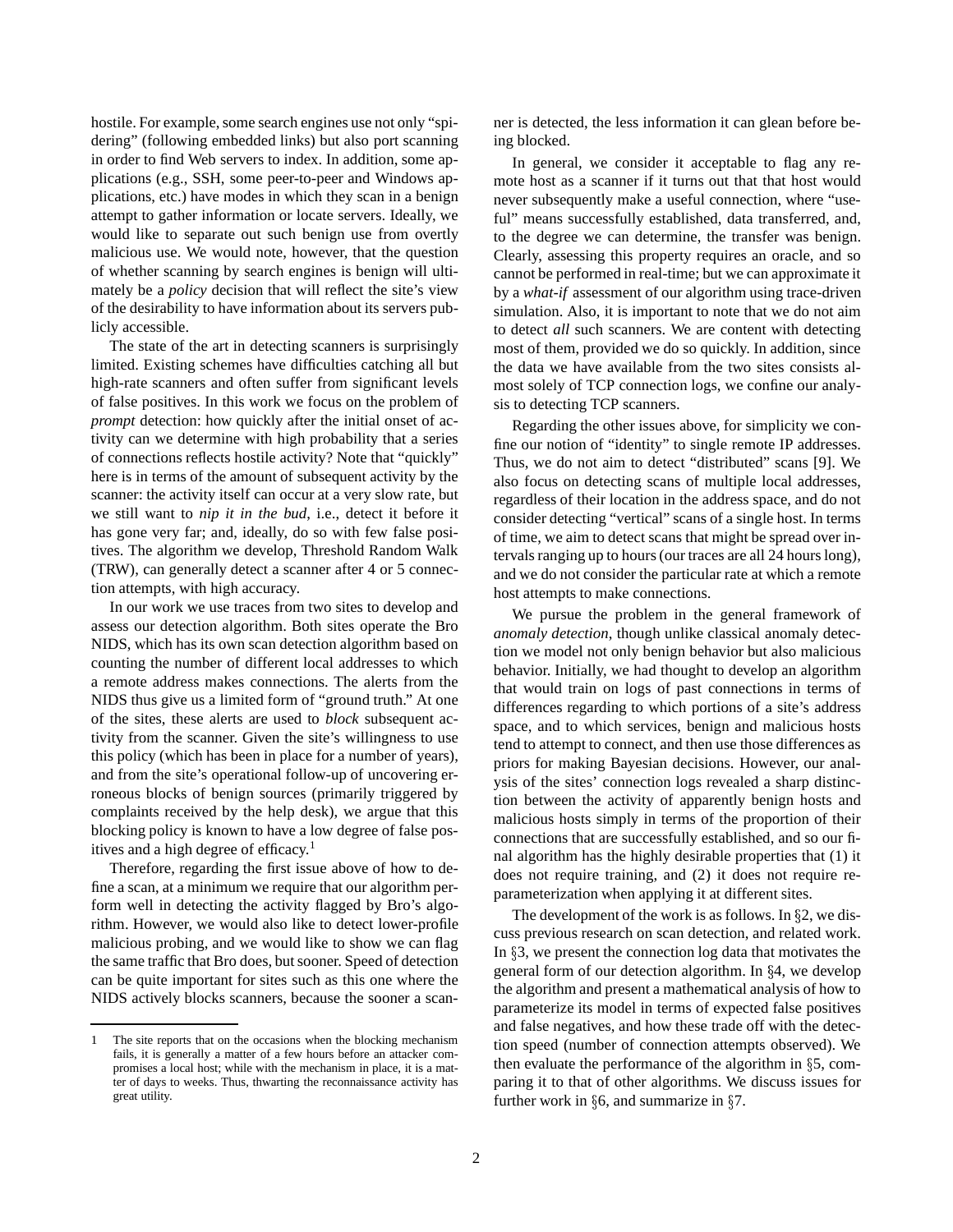### **2. Related Work**

As noted by Staniford *et al.*, there has been surprisingly little work on the problem of detecting scans [7]. Historically most scan detection has been in the simple form of detecting  $N$  events within a time interval of  $T$  seconds. The first such algorithm in the literature was that used by the Network Security Monitor (NSM) [2], which had rules to detect any source IP address connecting to more than 15 distinct destination IP addresses within a given time window. Such approaches have the drawback that once the window size is known it is easy for attackers to evade detection by simply increasing their scanning interval. Moreover, the algorithm can erroneously flag a legitimate access such as that of Web crawlers or proxies.

Snort [6] implements similar methods. Version 2.0.2 uses two preprocessors. The first is packet-oriented, focusing on detecting malformed packets used for "stealth scanning" by tools such as *nmap* [1]. The second is connectionoriented. It checks whether a given source IP address touched more than  $X$  number of ports or  $Y$  number of IP addresses within  $Z$  seconds. Snort's parameters are tunable, but it suffers from the same drawbacks as NSM since both rely on the same metrics.

Other work has built upon the observation that *failed* connection attempts are better indicators for identifying scans. Since scanners have little knowledge of network topology and system configuration, they are likely to often choose an IP address or port that is not active. The algorithm provided by Bro [4] treats connections differently depending on their service (application protocol). For connections using a service specified in a configurable list, Bro only performs bookkeeping if the connection attempt failed (was either unanswered, or elicited a TCP RST response). For others, it considers all connections, whether or not they failed. It then tallies the number of distinct destination addresses to which such connections (attempts) were made. If the number reaches a configurable parameter  $N$ , then Bro flags the source address as a scanner.

By default, Bro sets  $N = 100$  addresses and the set of services for which only failures are considered to HTTP, SSH, SMTP, IDENT, FTP data transfer (port 20), and Gopher (port 70). However, the sites from which our traces came used  $N = 20$  instead.

Robertson *et al.* also focused on failed connection attempts, using a similar threshold method [5]. In general, choosing a good threshold is important: too low, and it can generate excessive false positives, while too high, and it will miss less aggressive scanners. Indeed, Robertson *et al.* showed that performance varies greatly based on parameter values.

To address problems with these simple counting methods, Leckie *et al.* proposed a probabilistic model to detect likely scan sources [3]. The model derives an access probability distribution for each local IP address, computed across all remote source IP addresses that access that destination. Thus, the model aims to estimate the degree to which access to a given local IP address is unusual. The model also considers the number of distinct local IP addresses that a given remote source has accessed so far. Then, the probability is compared with that of scanners, which are modeled as accessing each destination address with equal probability. If the probability of the source being an attacker is higher than that of the source being normal, then the source is reported as a scanner.

A major flaw of this algorithm is its susceptibility to generating many false positives if the access probability distribution to the local IP addresses is highly skewed to a small set of popular servers. For example, a legitimate user who attempts to access a local personal machine (which is otherwise rarely accessed) could easily be flagged as scanner, since the probability that the local machine is accessed can be well below that derived from the uniform distribution used to model scanners.

In addition, the model lacks two important components. The first of these are confidence levels to assess whether the difference of the two probability estimates is large enough to safely choose one model over the other. Second, it is not clear how to soundly assign an *a priori* probability to destination addresses that have never before been accessed. This can be particularly problematic for a sparsely populated network, where only small number of active hosts are accessed by benign hosts.

The final work on scan detection of which we are aware is that of Staniford *et al.* on SPICE [7]. SPICE aims to detect stealthy scans—in particular, scans executed at very low rates and possibly spread across multiple source addresses. SPICE assigns anomaly scores to packets based on conditional probabilities derived from the source and destination addresses and ports. It collects packets over potentially long intervals (days or weeks) and then clusters them using simulated annealing to find correlations that are then reported as anomalous events. As such, SPICE requires significant run-time processing and is much more complex than TRW.

### **3. Data Analysis**

We grounded our exploration of the problem space, and subsequently the development of our detection algorithm, using a set of traces gathered from two sites, LBL and ICSI. Both are research laboratories with high-speed Internet connections and minimal firewalling (just a few incoming ports blocked). LBL has about 6,000 hosts and an address space of  $2^{17} + 2^9 + 2^8$  addresses. As such, its host density is fairly sparse. ICSI has about 200 hosts and an address space of  $2<sup>9</sup>$ , so its host density is dense.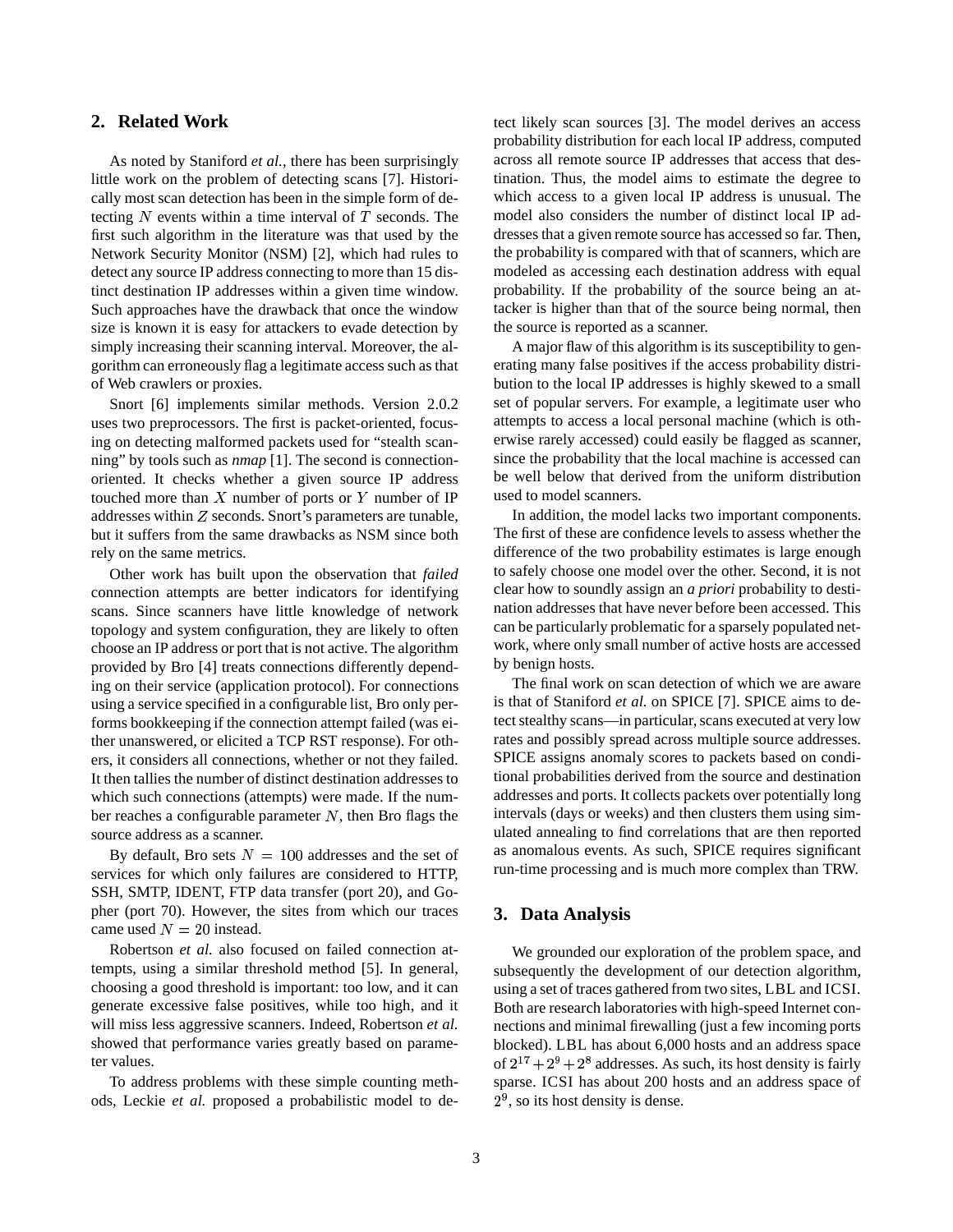|   |                             | LBL        | <b>ICSI</b> |
|---|-----------------------------|------------|-------------|
|   | Total inbound connections   | 15,614,500 | 161,122     |
| 2 | Size of local address space | 131,836    | 512         |
| 3 | <b>Active hosts</b>         | 5,906      | 217         |
| 4 | Total unique remote hosts   | 190,928    | 29,528      |
| 5 | Scanners detected by Bro    | 122        |             |
| 6 | HTTP worms                  | 37         | 69          |
|   | other bad                   | 74,383     | 15          |
|   | remainder                   | 116,386    | 29.437      |

#### Table 1. Summary of datasets

Both sites run the Bro NIDS. We were able to obtain a number of datasets of anonymized TCP connection summary logs generated by Bro. Each log entry lists a timestamp corresponding to when a connection (either inbound or outbound) was initiated, the duration of the connection, its ultimate state (which, for our purposes, was one of "successful," "rejected," or "unanswered"), the application protocol, the volume of data transferred in each direction, and the (anonymized) local and remote hosts participating in the connection. As the need arose, we were also able to ask the sites to examine their additional logs (and the identities of the anonymized hosts) in order to ascertain whether particular traffic did indeed reflect a scanner or a benign host.

Each dataset we analyzed covered a 24-hour period. We analyzed six datasets to develop our algorithm and then evaluated it on two additional datasets. Table 1 summarizes these last two; the other six had similar characteristics. About 4.4% and 42% of the address space is populated at LBL and ICSI respectively. Note that the number of active hosts is estimated from the connection status seen in the logs, rather than an absolute count reported by the site: we regard a local IP address as active if it ever generated a response (either a successful or rejected connection).

Among the 190,928 and 29,528 remote hosts that sent at least one packet to the corresponding site, the Bro system at the site flagged 122 (LBL) and 7 (ICSI) as scanners, using the algorithm described in the previous section with  $N = 20$ . Row 6 in Table 1 lists the number of remote hosts that were identified as attempting to spread either the "Code Red" or "Nimda" HTTP worm. Those remote hosts that happened to find a local Web server and sent it the infection payload were caught by Bro based on the known signatures for the worms. However, it is important to note that the datasets may contain many more remote HTTP worms that were undiagnosed by Bro because in the course of their random scanning they did not happen to find a local HTTP server to try to infect.

The other bad row in Table 1 corresponds to remote hosts that sent any packet to one of the following ports: 135/tcp, 139/tcp, 445/tcp, or 1433/tcp. These correspond to Windows RPC, NetBIOS, SMB, and *SQL-Snake* attacks (primarily worms, though Bro lacks detectors for non-HTTP worms), and they are blocked by the (very limited) firewalls at each site. $<sup>2</sup>$  It is important to note that the</sup> Bro monitor at LBL was located *outside* the firewall, and so would see this traffic; while that at ICSI monitored *inside* the firewall, so it did not see the traffic, other than a trickle that came from other nearby sites that were also within the firewall.

We will refer to the collection of the scanners, HTTP worms, and other bad collectively as known bad.

#### **3.1. Separating Possible Scanners**

As mentioned in the Introduction, the available datasets give us a limited form of "ground truth," in that the remote hosts tagged as scanners very likely do reflect hostile scanners, and many (but surely not all) of the remote hosts tagged as benign are in fact benign. However, to soundly explore the data we need to have as strong a notion of ground truth as possible. In particular, we need some sort of determination as to which of the large number of *remainder* entries (row 8 of Table 1) are indeed undetected scanners that we then need to separate out from the set of otherwisepresumed-benign hosts before evaluating the effectiveness of any algorithm we develop.

This is a difficult but crucial problem. We need to find a way to bootstrap our assessment of which of the remainder are likely, but undetected (due to their lower level of activity), scanners. Ideally, the means by which we do so would be wholly separate from our subsequently developed detection algorithm, but we were unable to achieve this. Consequently, our argument is nearly circular: we show that there are properties we can plausibly use to distinguish likely scanners from non-scanners in the *remainder* hosts, and we then incorporate those as part of a (clearly imperfect) ground truth against which we test an algorithm we develop that detects the same distinguishing properties. The soundness of doing so rests in part in showing that the likely scanners do indeed have characteristics in common with known malicious hosts.

We first attempt to detect likely scanners by looking for remote hosts that make failed connection attempts to a disproportionate number of local addresses, comparing the distribution of the number of distinct inactive local hosts accessed by known bad hosts vs. those accessed by the asyet undifferentiated *remainder*. Ideally, the distribution for *remainder* would exhibit a sharp modality for which one mode resembles known bad hosts and the other is quite different. We could then use the mode as the basis for distinguishing undiagnosed scanners from benign hosts, constructing a more accurate ground truth.

<sup>2</sup> The firewall configurations at the two sites differ, but for brevity we omit the details.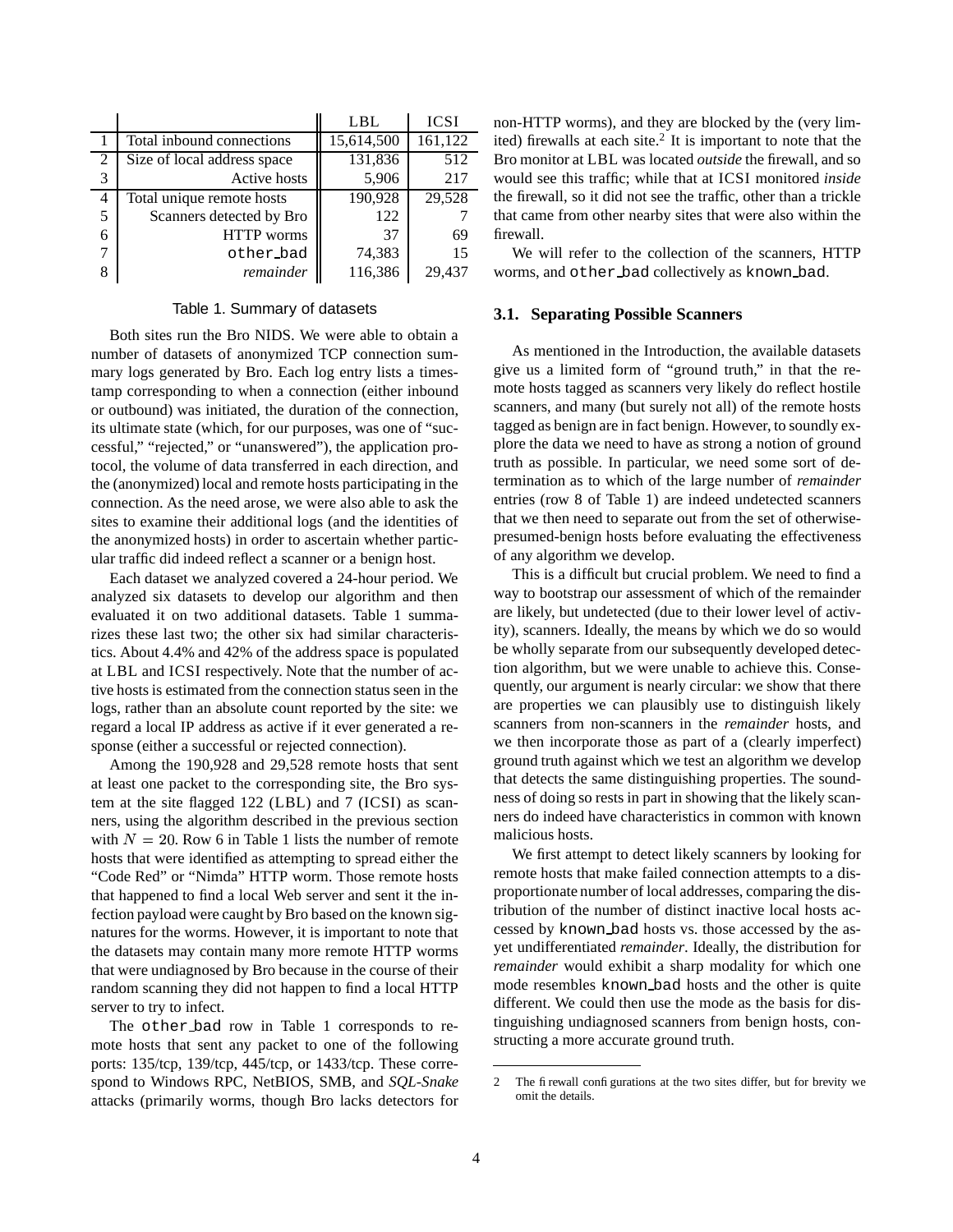



Figure 1. Cumulative distribution of the number of remote hosts over the number of distinct local addresses to which a remote host unsuccessfully attempted to connect (# of inactive local hosts). The vertical dotted line at  $x = 20$  corresponds to the threshold used by the Bro NIDS at the sites.

Figure 1 plots this comparison. Unfortunately, we do not see the desired modality for *remainder*. Furthermore, the distribution of known bad is such that in order to detect most of them solely on the basis of their failed access attempts, we would need to use a threshold significantly lower than 20; and doing so will also flag a non-negligible portion<sup>3</sup> of *remainder* without us knowing whether this judgment is correct. Finally, we note that a basic reason for the large spread in the distributions in Figure 1 (note that the  $X$ -axis is log-scaled) is due to the very large spread we observe for the *rate* at which different scanners scan.

However, we *do* find a strong modality if we instead ex-

Figure 2. Cumulative distribution of the number of remote hosts over the percentage of the local hosts that a given remote host has accessed for which the connection attempt failed (% of inactive local hosts)

amine the ratio of hosts to which failed connections are made vs. those to which successful connections are made. Define inactive pct as the percentage of the local hosts that a given remote host has accessed for which the connection attempt failed (was rejected or unanswered). Figure 2 shows the distribution of inactive pct for each dataset. Figure 2(a) shows that about 99.5% of LBL's known bad remotes hit nothing but inactive hosts (expected, due to the firewall for most of the ports such hosts attempt to access). For ICSI, the proportion is spread between 60%–100%, but this still shows a clear tendency that known bad hosts are likely to hit many non-existent hosts or hosts that do not support the requested service.

On the other hand, we see that in both cases, the *remainder* are sharply divided into two extreme sets—either 0% inactive pct, or 100% inactive pct—which

<sup>3</sup> Recall that there are 10's of thousands of *remainder*, so even a small absolute portion of them can reflect a large number of hosts.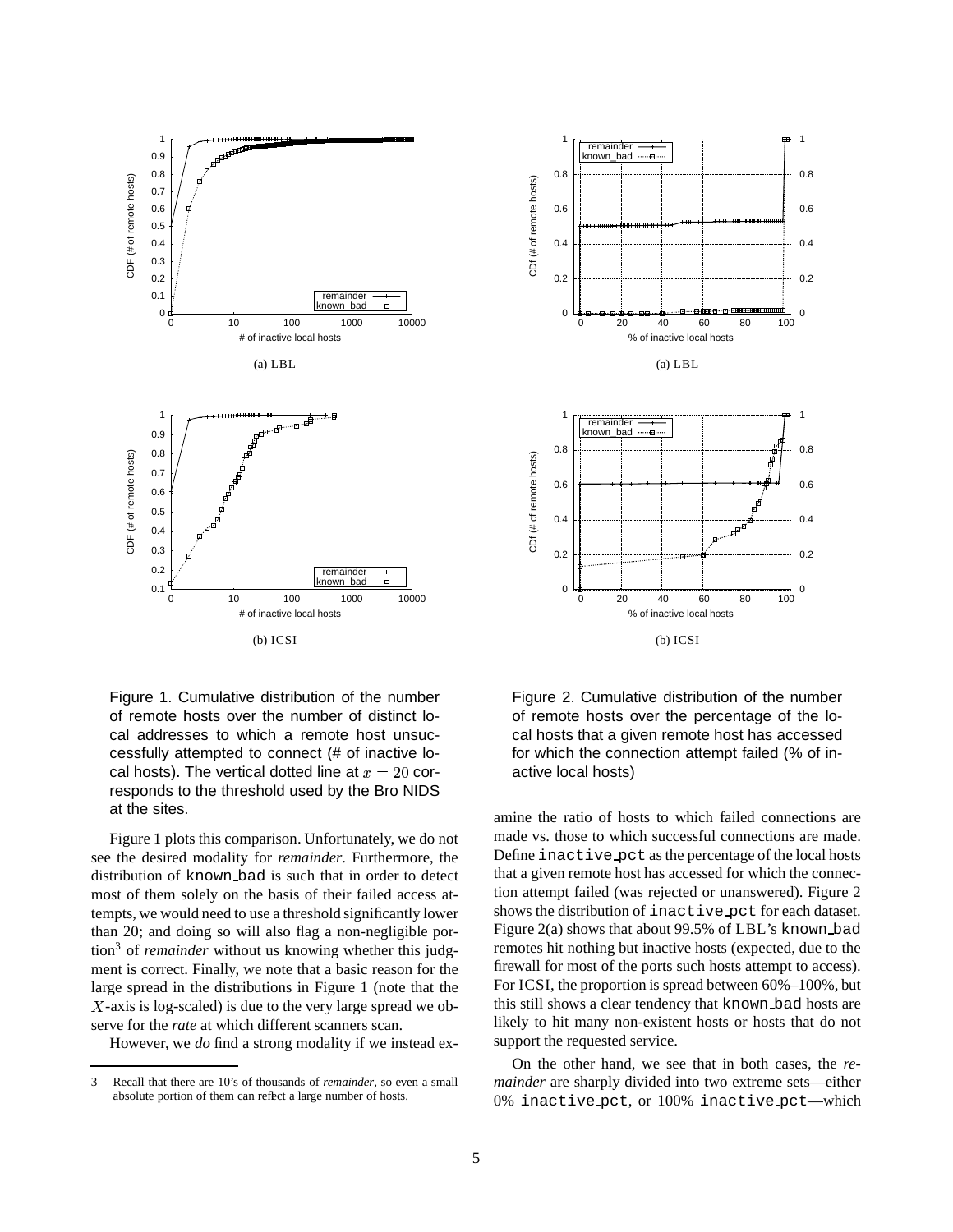|           |                           |             | LBL     | <b>ICSI</b> |
|-----------|---------------------------|-------------|---------|-------------|
|           | Total unique remote hosts | 190,928     | 29,528  |             |
| known_bad |                           | 74,542      | 91      |             |
|           | scanners                  |             | 122     |             |
|           | <b>HTTP</b> worms         | 37          | 69      |             |
| remainder |                           |             | 116,386 | 29,437      |
|           | benign                    |             | 61,456  | 17,974      |
|           |                           | <b>HTTP</b> | 47,343  | 6,026       |
|           | suspect                   |             | 54,921  | 11,463      |
|           |                           | <b>HTTP</b> | 40.413  | 11,143      |

Table 2. Remote Host Characteristics:  $<$  80% inactive pct is used to separate benign hosts from possible scanners.

then gives us plausible grounds to use this dichotomy to consider the latter remotes as likely to be scanners.

Based on this observation, we formulate the rule that *re* $mainder$  hosts with  $< 80\%$  inactive pct are potentially benign, $<sup>4</sup>$  while hosts with higher values of inactive pct</sup> will be treated as possible scanners. We term these latter as suspect. Table 2 summarizes the resulting classifications, and also the proportion due to remote hosts accessing HTTP, since those dominate the *remainder*.

Finally, if we repeat the plots in Figure 1 for suspect hosts, we find that they exhibit distributions quite similar to those for known bad hosts, which provides additional supporting evidence that the simple inactive pct criteria works well for differentiating between benign hosts and scanners.

## **4. Threshold Random Walk: An Online Detection Algorithm**

In the previous section, we showed that one of the main characteristics of scanners is that they are more likely than legitimate remote hosts to choose hosts that do *not* exist or do *not* have the requested service activated, since they lack precise knowledge of which hosts and ports on the target network are currently active. Based on this observation, we formulate a detection problem that provides the basis for an on-line algorithm whose goal is to reduce the number of observed connection attempts (compared to previous approaches) to flag malicious activity, while bounding the probabilities of missed detection and false detection.

#### **4.1. Model**

Let an event be generated when a remote source  $r$  makes a connection attempt to a local destination  $l$ . We classify the outcome of the attempt as either a "success" or a "failure", where the latter corresponds to a connection attempt to an inactive host or to an inactive service on an otherwise active host.

For a given r, let  $Y_i$  be a random (indicator) variable that represents the outcome of the first connection attempt by  $r$ to the  $i^{th}$  distinct local host, where

 $\cdots$   $\cdots$   $\int 0$  if the connection attempt is a success if the connection attempt is a failure

As outcomes  $Y_1, Y_2, \ldots$ , are observed, we wish to determine whether  $r$  is a scanner. Intuitively, we would like to make this detection as quickly as possible, but with a high probability of being correct. Since we want to make our decision in real-time as we observe the outcomes, and since we have the opportunity to make a declaration after each outcome, the detection problem is well suited for the method of *sequential hypothesis testing* developed by Wald in his seminal work [8].

#### **4.2. Sequential Hypothesis Testing**

We consider two hypotheses,  $H_0$  and  $H_1$ , where  $H_0$  is the hypothesis that the given remote source  $r$  is benign and  $H_1$  is the hypothesis that r is a scanner.

 Let us now assume that, conditional on the hypothesis  $H_j$ , the random variables  $Y_i|H_j$   $i = 1, 2, \dots$  are independent and identically distributed (i.i.d.). Then we can express the distribution of the Bernoulli random variable  $Y_i$  as:

$$
\Pr[Y_i = 0 | H_0] = \theta_0, \quad \Pr[Y_i = 1 | H_0] = 1 - \theta_0 \Pr[Y_i = 0 | H_1] = \theta_1, \quad \Pr[Y_i = 1 | H_1] = 1 - \theta_1
$$
\n(1)

The observation that a connection attempt is more likely to be a success from a benign source than a malicious one implies the condition:

$$
\theta_0 > \theta_1.
$$

Given the two hypotheses, there are four possible outcomes when a decision is made. The decision is called a *detection* when the algorithm selects  $H_1$  when  $H_1$  is in fact true. On the other hand, if the algorithm chooses  $H_0$  instead, it is called *false negative*. Likewise, when  $H_0$  is in fact true, picking  $H_1$  constitutes a *false positive*. Finally, picking  $H_0$  when  $H_0$  is in fact true is termed *nominal*.

We use the detection probability,  $P_D$ , and the false positive probability,  $P_F$ , to specify performance conditions of the detection algorithm. In particular, for user-selected values  $\alpha$  and  $\beta$ , we desire that:

$$
P_F \le \alpha \quad \text{and} \quad P_D \ge \beta \tag{2}
$$

<sup>4</sup> Clearly, 80% is a somewhat arbitrary choice, given the sharp modality, and any value greater than 50% has little effect on our subsequent results.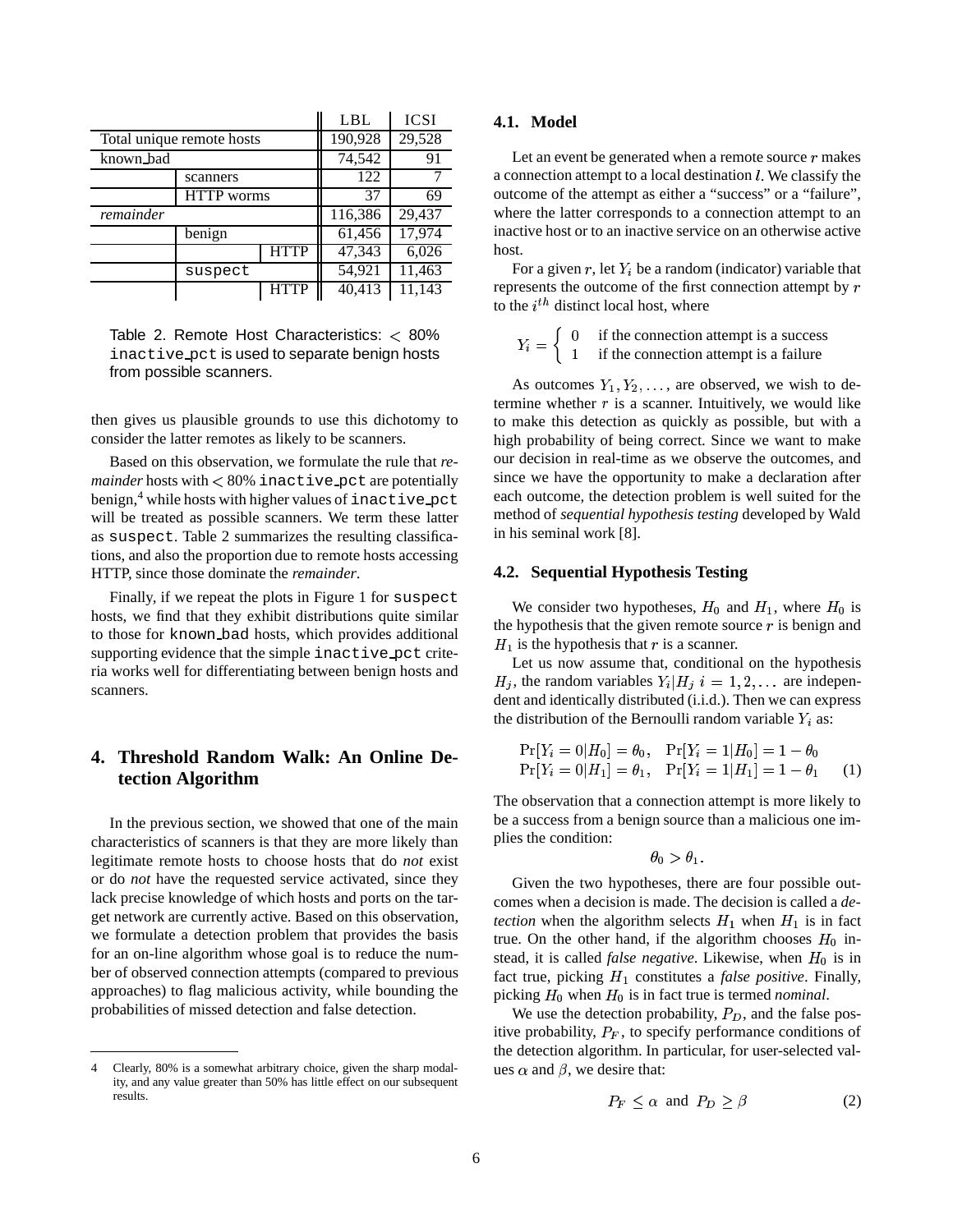

Figure 3. Flow diagram of the real-time detection algorithm

where typical values might be  $\alpha = 0.01$  and  $\beta = 0.99$ .

The goal of the real-time detection algorithm is to make an early decision as an event stream arrives to the system while satisfying the performance conditions (2). Following [8], as each event is observed we calculate the likelihood ratio:

$$
\Lambda(Y) \equiv \frac{\Pr[Y|H_1]}{\Pr[Y|H_0]} = \Pi_{i=1}^n \frac{\Pr[Y_i|H_1]}{\Pr[Y_i|H_0]} \tag{3}
$$

where  $Y$  is the vector of events observed so far and  $Pr[Y|H_i]$  represents the conditional probability mass function of the event stream  $Y$  given that model  $H_i$  is true; and where the second equality in (3) follows from the i.i.d. assumption. The likelihood ratio is then compared to an *upper* threshold,  $\eta_1$ , and a *lower* threshold,  $\eta_0$ . If  $\Lambda(Y) \leq \eta_0$ then we accept hypothesis  $H_0$ . If  $\Lambda(Y) \ge \eta_1$  then we accept hypothesis  $H_1$ . If  $\eta_0 < \Lambda(Y) < \eta_1$  then we wait for the next observation and update  $\Lambda(Y)$ . See Figure 3.

Essentially, we are modeling a random walk for which the excursion probabilities come from one of two possible sets of probabilities, and we seek to identify which set is most likely responsible for an observed walk. We call our algorithm TRW, Threshold Random Walk, since our decision-making process corresponds to a random walk with two thresholds.<sup>5</sup>

The thresholds  $\eta_1$  and  $\eta_0$  should be chosen such that the false alarm and detection probability conditions, (2) are satisfied. It is not *a priori* clear how one would pick these thresholds, but a key and desirable attribute of sequential hypothesis testing is that, for all practical cases, the thresholds can be set equal to simple expressions of  $\alpha$  and  $\beta$ , and they are *independent* of (1), the Bernoulli distributions conditioned on hypotheses  $H_0$  and  $H_1$ . While these distributions play no role in the selection of the thresholds  $\eta_1$  and  $\eta_0$ , they do (along with the thresholds) strongly affect N,

the number of observations until the test terminates, i.e., until one of the hypotheses is selected.

To develop the previous point, Wald showed that  $\eta_1$  ( $\eta_0$ ) can be upper (lower) bounded by simple expressions of  $P_F$ and  $P_D$ . He also showed that these expressions can be used as practical approximations for the thresholds, where the  $P_F$  and  $P_D$  are replaced with the user chosen  $\alpha$  and  $\beta$ . Consider a sample path of observations  $Y_1, Y_2, \ldots, Y_n$ , where on the  $n^{th}$  observation the upper threshold  $\eta_1$  is hit and hypothesis  $H_1$  is selected. Thus:

$$
\frac{\Pr[Y_1, \ldots, Y_n | H_1]}{\Pr[Y_1, \ldots, Y_n | H_0]} \ge \eta_1
$$

For any such sample path, the probability  $Pr[Y_1, \ldots, Y_n|H_1]$ is at least  $\eta_1$  times as big as  $Pr[Y_1, \ldots Y_n | H_0]$ , and this is true for *all* sample paths where the test terminated with selection of  $H_1$ , regardless of *when* the test terminated (i.e. regardless of  $n$ ). Thus, the probability measure of all sample paths where  $H_1$  is selected when  $H_1$  is true is at least  $\eta_1$  times the probability measure of all sample paths where  $H_1$  is selected when  $H_0$  is true. The first of these probability measure ( $H_1$  selected when  $H_1$  true) is the detection probability,  $P_D$ , and the second,  $H_1$  selected when  $H_0$  true, is the false positive probability,  $P_F$ . Thus, we have an upper bound on threshold  $\eta_1$ :

$$
\eta_1 \le \frac{P_D}{P_F} \tag{4}
$$

Analogous reasoning yields a lower bound for  $\eta_0$ :

$$
\frac{1 - P_D}{1 - P_F} \le \eta_0 \tag{5}
$$

Now suppose the thresholds are chosen to be equal to these bounds, where the  $P_F$  and  $P_D$  are replaced respectively with the user-chosen  $\alpha$  and  $\beta$ .

$$
\eta_1 \leftarrow \frac{\beta}{\alpha} \qquad \eta_0 \leftarrow \frac{1-\beta}{1-\alpha} \tag{6}
$$

Since we derived the bounds (4) and (5) for arbitrary values of the thresholds, these bounds of course apply for this particular choice. Thus:

$$
\frac{\beta}{\alpha} \le \frac{P_D}{P_F} \quad \frac{1 - P_D}{1 - P_F} \le \frac{1 - \beta}{1 - \alpha} \tag{7}
$$

Taking the reciprocal in the first inequality in (7) and noting that since  $P_D$  is between zero and one,  $P_F < P_F/P_D$ , yields the more interpretively convenient expression:

$$
P_F \, < \, \frac{\alpha}{\beta} \, \equiv \, \frac{1}{\eta_1} \tag{8}
$$

Likewise, for the second inequality in  $(7)$ , noting that  $1 P_D < (1 - P_D)/(1 - P_F)$  yields:

$$
1 - P_D < \frac{1 - \beta}{1 - \alpha} \equiv \eta_0 \tag{9}
$$

<sup>5</sup> To be more precise, it is a random walk in the logarithm of the likelihood-ratio space.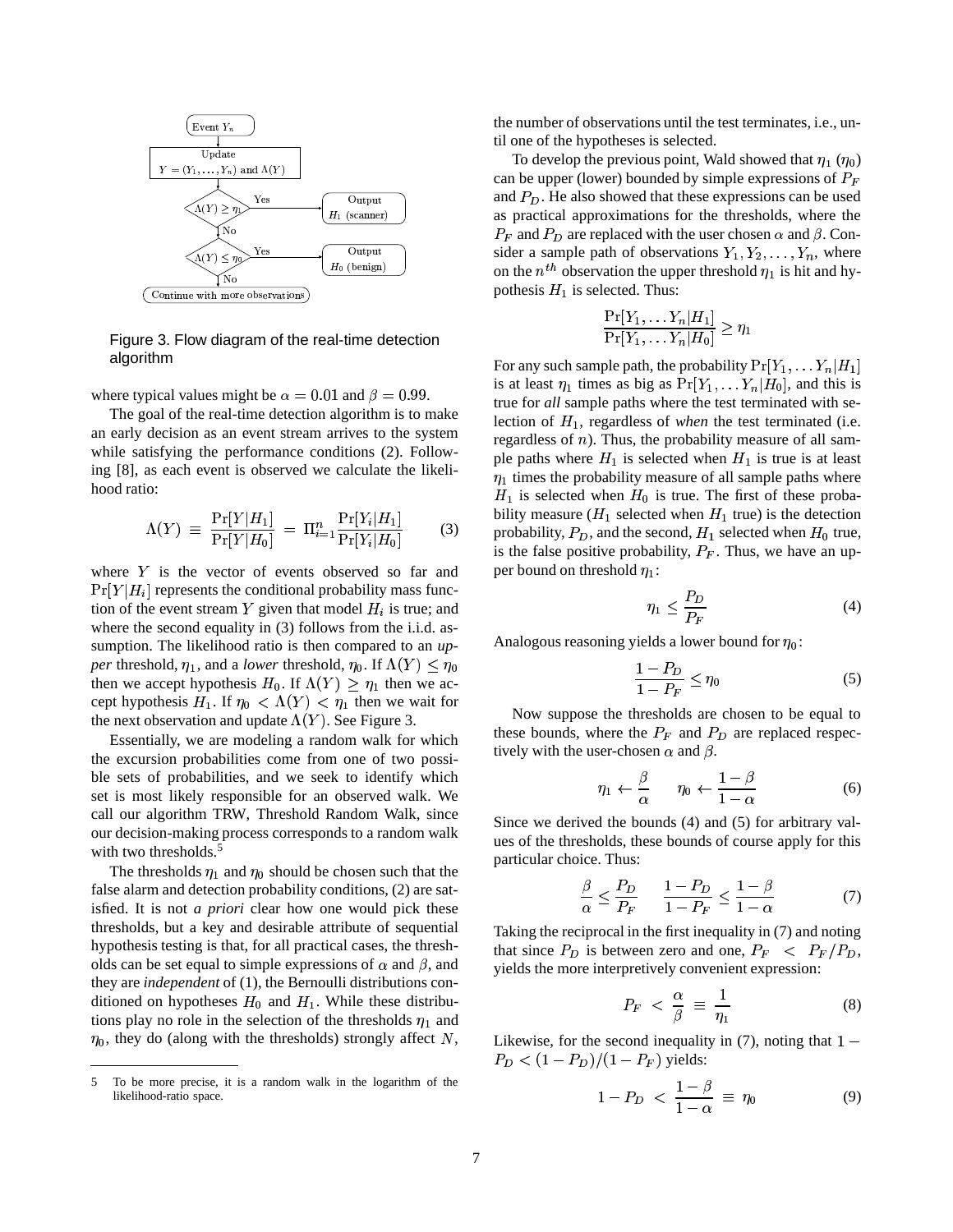Equation  $(8)$  says that with the chosen thresholds  $(6)$ , the actual false alarm probability,  $P_F$ , may be more than the chosen upper bound on false alarm probability,  $\alpha$ , but not by much for cases of interest where the chosen lower bound on detection probability  $\beta$  is, say, 0.95 or 0.99. For example, if  $\alpha$  is 0.01 and  $\beta$  is 0.99, then the actual false alarm probability will be no greater than 0.0101. Likewise, equation (9) says that one minus the actual detection probability (the miss probability) may be more than the chosen bound on miss probability, but again not by much, given that the chosen  $\alpha$  is small, say 0.05 or 0.01. Lastly, cross-multiplying in the two inequalities in (7) and adding yields:

$$
1 - P_D + P_F \le 1 - \beta + \alpha. \tag{10}
$$

Equation (10) says that although the actual false alarm or the actual miss probability may be greater than the desired bounds, they cannot *both* be, since their sum  $1 - P_D + P_F$ is less than or equal to the sum of these bounds.

The above has taken the viewpoint that the user a priori chooses desired bounds on the false alarm and detection probabilities,  $\alpha$  and  $\beta$ , and then uses the approximation (6) to determine the thresholds  $\eta_0$  and  $\eta_1$ , with resulting inequalities (8) - (10). An alternative viewpoint is that the user directly chooses the thresholds,  $\eta_0$  and  $\eta_1$ , with knowl edge of the inequalities (8) and (9). In summary, setting the thresholds to the approximate values of (6) is simple, convenient, and within the realistic accuracy of the model.

#### **4.3. Number of Observations to Select Hypothesis**

Given the performance criteria, (2), and the associated thresholds, (6), the remaining quantity of interest is the number of observation  $N$  until the test terminates, i.e., until one of the hypotheses is selected. Following Wald [8], we present approximate expressions for the expected value of  $N$  (see Appendix I for a discussion of the tail probability of  $N$ ).

For the analysis of  $N$ , it is convenient to consider the log of the likelihood ratio, (3), and view the resulting expression as a random walk:

$$
S_N \equiv \ln(\Lambda(Y)) = \sum_{i=1}^{N} X_i, \quad \text{where} \quad X_i \equiv \ln\left(\frac{\Pr[Y_i|H_1]}{\Pr[Y_i|H_0]}\right)
$$

and N is the observation number at which  $S_N$  first hits or crosses either the upper threshold,  $\ln \eta_1$ , or lower threshold,  $\ln \eta_0$ . (Note that  $S_0 = 0$ .)

From Wald's equality,  $E[N] = E[S_N]/E[X_i]$ , and we can obtain expressions for  $E[S_N]$  and  $E[X_i]$ , conditioned on the hypotheses  $H_0$  and  $H_1$ . Appendix I provides expressions for  $E[S_N]$  and  $E[X_i]$ . Combining (6), (12), and (13), we obtain the approximate result:

$$
E[N|H_0] = \frac{\alpha \ln \frac{\beta}{\alpha} + (1 - \alpha) \ln \frac{1 - \beta}{1 - \alpha}}{\theta_0 \ln \frac{\theta_1}{\theta_0} + (1 - \theta_0) \ln \frac{1 - \theta_1}{1 - \theta_0}},
$$
  

$$
E[N|H_1] = \frac{\beta \ln \frac{\beta}{\alpha} + (1 - \beta) \ln \frac{1 - \beta}{1 - \alpha}}{\theta_1 \ln \frac{\theta_1}{\theta_0} + (1 - \theta_1) \ln \frac{1 - \theta_1}{1 - \theta_0}}.
$$
(11)

#### **4.4. Discussions** on  $E[N|H_1]$  vs.  $\theta_0$  and  $\theta_1$ .

As shown in Equation (11),  $E[N|H_0]$  and  $E[N|H_1]$  are a function of the four parameters,  $\alpha$ ,  $\beta$ ,  $\theta_0$ , and  $\theta_1$ , the false positive and detection probabilities, and the degree to which scanners differ from benign hosts in terms of modeling their probability of making failed connections. With those values set, we can estimate the average number of distinct destination IP addresses that a given port scanner can probe before being caught by the algorithm.

Assuming a scanner picks IP addresses at random,  $\theta_1$  the probability that it chooses an IP address with the requested service on—depends on the density of these addresses in a monitored network. Figure 4(a) shows how  $E[N|H_1]$  changes as  $\theta_1$  increases. With  $\alpha = 0.01, \beta =$ 0.99, and  $\theta_0 = 0.8$ ,  $E[N|H_1]$  is 5.4 when  $\theta_1 = 0.2$ , and goes up to 11.8 when  $\theta_1 = 0.4$ . (We used  $\theta_1 = 0.2$  based on the observations from data analysis in  $\S$ 3.) In general, it takes longer to tell one model from the other the closer the two models are to each other. Figure  $4(a)$  also shows that  $E[N|H_1]$  goes up as  $\alpha$  gets lower, which illustrates the trade off between low false positive probability and fast detection.

We can detect faster in situations where  $\theta_0$  is higher. Legitimate users often make a connection request with a host name. Unless the DNS provides outdated information, they rarely access inactive hosts, and therefore  $\theta_0$ —the probability that those users hit an active IP address—can be fairly high. However, the presence of benign Web crawlers and proxies that sometimes access inactive hosts through broken links, or a few infected clients putting requests through a proxy that serves mostly benign users, can require a lower  $\theta_0$  for modeling.

 $\left( \frac{\Pr[Y_i|H_1]}{\Pr[Y_i|H_2]} \right)$  algorithm to use a higher  $\theta_0$ , and thus enable it to make a  $\Pr[Y_i|H_0]$  / faster decision. Figure 4(b) shows  $E[N|H_1]$  when  $\theta_0$  is set In those circumstances where such problematic hosts can be controlled, however, then we can configure the detection to 0.9. The decrease in detection time is significant.

#### **4.5. Limitations**

We develop TRW based on the assumption that conditional on the hypothesis (that a remote host is benign or a scanner), any two distinct connection attempts will have the same likelihood of succeeding and their chances of success are unrelated to each other.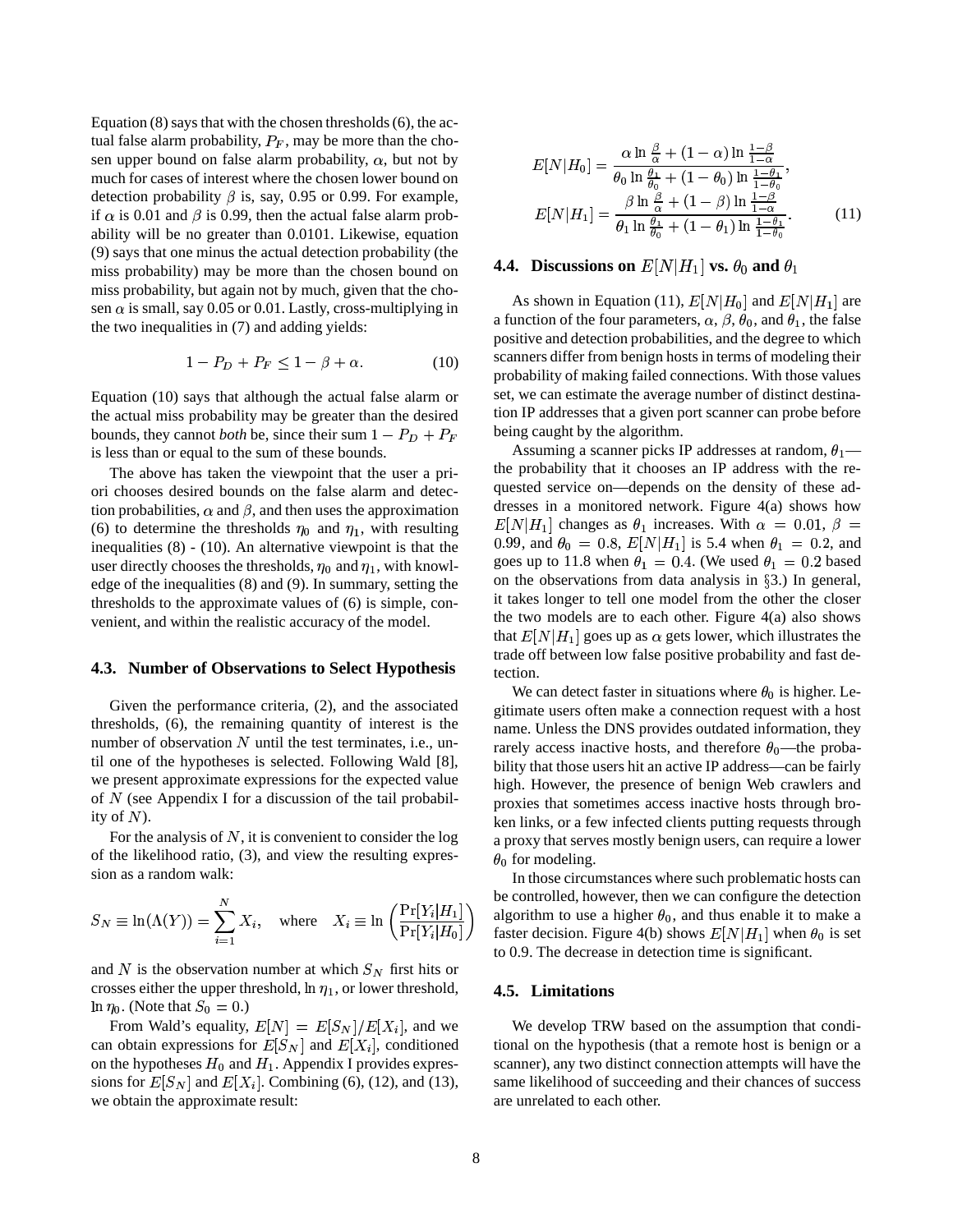

Figure 4.  $E[N|H_1]$  vs. other parameters;  $\beta$  is fixed to  $0.99$ 

The bounds for upper and lower thresholds (Equation(4) and (5)) are valid, given that the sequential hypothesis test will eventually terminate with probability one, which holds given independence of outcomes, and also for some cases of dependence [8]. Unfortunately, this will not hold for all cases of dependence. For instance, if a scanner probes  $N$ inactive servers exactly alternating with  $N$  active servers, our random walk will oscillate between one step up and one step down and it will never hit either threshold. On the other hand, dependence that leads to positive correlation in outcomes (*i.e.* successes are more likely to be followed by another success or likewise for failures) will tend to shorten the time to hit a threshold. This form of dependence seems more likely to occur in practice.

Dependence, however, invalidates the second equality in Equation(3). Instead, the likelihood ratio should be calculated using a joint probability distribution, which complicates the computation.

#### **5. Evaluation**

This section evaluates the performance of the TRW algorithm in terms of its accuracy and the detection speed using trace-driven simulations. We explicate cases flagged as  $H_0$  (benign) or  $H_1$  (malicious) by TRW. Then, we compare the performance of TRW with that of Bro and Snort.

#### **5.1. Trace-driven Simulation**

We use the datasets described in  $\S 3$  for evaluation. Each line in a dataset represents a connection seen by the Bro NIDS, sorted by the timestamp of the first packet belonging to the connection.Connection information includes a source IP,  $s$ , a destination IP,  $d$ , and the connection status. In reality, the connection status is not immediately available when the first packet arrives. For our analysis, we assume that the detector can consult an oracle that can tell upon seeing an incoming TCP SYN whether it will result in an established, rejected, or unanswered connection. (We might approximate such an oracle by giving the detector access to a database of which ports are open on which addresses, though "churn" at a site might make maintaining the database problematic.) Alternatively, the detector can wait a short period of time to see whether the SYN elicits a SYN ACK, a RST, or no response, corresponding to the three cases above.

For each s, TRW maintains 3 variables.  $D<sub>s</sub>$  is the set of distinct IP addresses to which  $s$  has previously made connections.  $S_s$  reflects the decision state, one of: PENDING;  $H_0$ ; or  $H_1$ .  $L_s$  is the likelihood ratio. For each line in the dataset, the simulation executes the following steps:

- 1) Skip the line if  $S<sub>s</sub>$  is *not* PENDING (a decision has already made for the remote host  $s$ ).
- 2) Determine whether the connection is successful or not. A connection is considered successful if it elicited a SYN ACK. 6
- 3) Check whether  $d$  already belongs to  $D_s$ . If so, skip the next two steps and proceed to the next line.
- 4) Update  $D_s$  with d, and update the likelihood ratio,  $L_s$ using Equation(3).
- 5) If  $L_s$  equals or exceeds  $\eta_1$ , set  $S_s$  to  $H_1$ . If  $L_s$  is lower than or equal to  $\eta_0,$  set  $S_s$  to  $H_0.$

Table 3 shows the simulation results for LBL and ICSI datasets. We excluded remote hosts that accessed less than

<sup>6</sup> Due to ambiguities in Bro's log format, for connections terminated by the remote originator with a RST we sometimes cannot determine whether the local host actually responded. Bro generates the same connection status for the case in which the connection was first established via the local host responding with a SYN ACK and the case where the remote host sent a SYN and then later, without receiving any reply, sent a RST. Accordingly, we treat such connections as failures if the logs indicate the local host did not send any data to the remote host.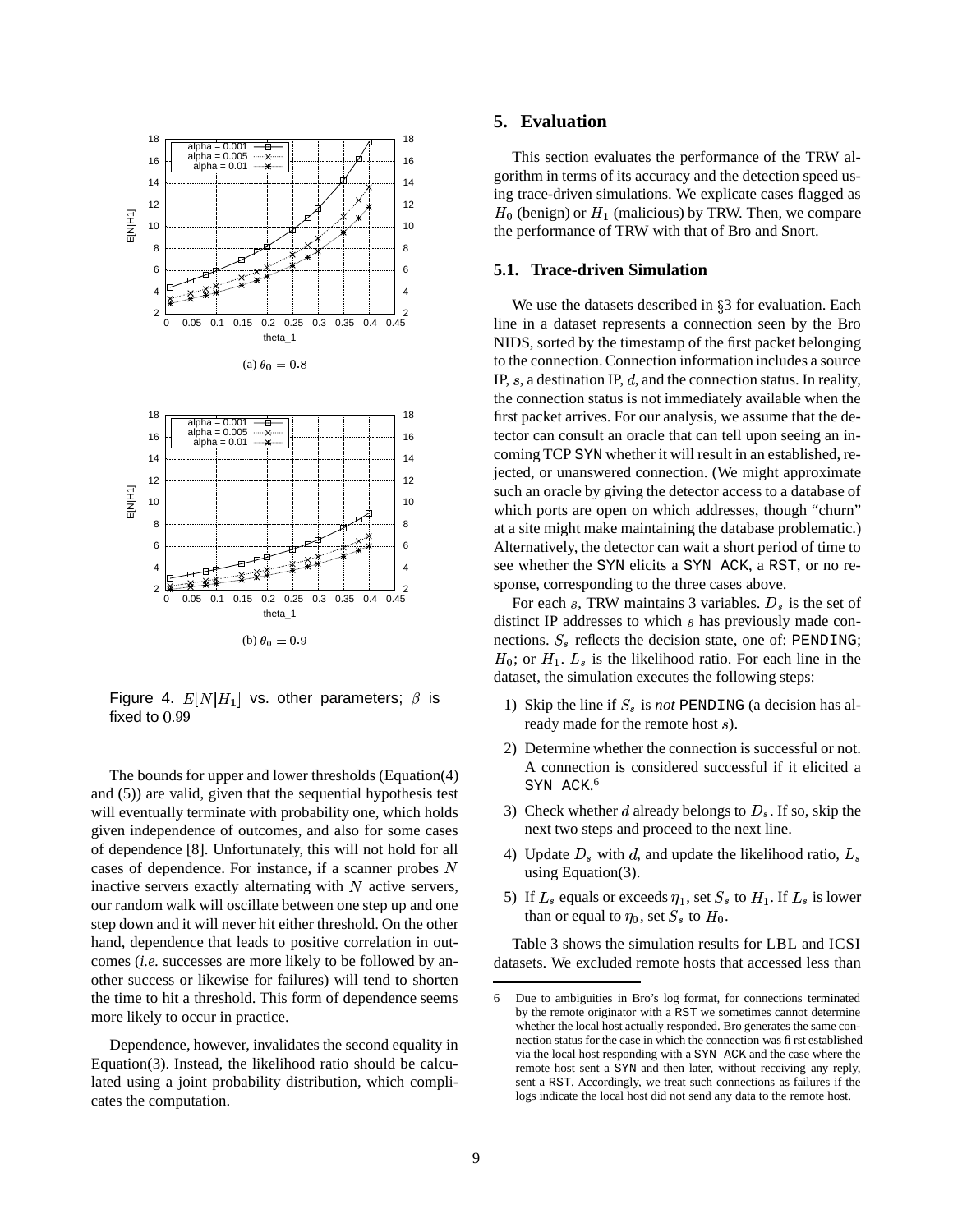|           |         | <b>LBL</b> |                          | <b>ICSI</b>    |       |                |                          |                |       |
|-----------|---------|------------|--------------------------|----------------|-------|----------------|--------------------------|----------------|-------|
| Type      |         | Count      | $P_D$                    | $\overline{N}$ | Max N | Count          | $P_D$                    | $\overline{N}$ | Max N |
| scan      | Total   | 122        |                          |                | -     |                |                          |                |       |
|           | $H_1$   | 122        | 1.000                    | 4.0            | 6     | 7              | 1.000                    | 4.3            | 6     |
| worm      | Total   | 32         |                          |                | ۰     | 51             |                          |                |       |
|           | $H_1$   | 27         | 0.844                    | 4.5            | 6     | 45             | 0.882                    | 5.1            | 6     |
|           | PENDING | 5          |                          |                | 5     | 6              |                          |                | 5     |
| other bad | Total   | 13257      |                          |                | ۰     | $\theta$       |                          |                |       |
|           | $H_1$   | 13059      | 0.985                    | 4.0            | 10    | $\overline{0}$ |                          |                |       |
|           | $H_0$   | 15         | ۰                        | 5.1            | 10    | 0              | ۰                        |                |       |
|           | PENDING | 183        |                          |                | 11    | $\Omega$       | ۰.                       |                |       |
| benign    | Total   | 2811       |                          |                |       | 96             |                          |                |       |
|           | $H_1$   | 33         | $\overline{\phantom{a}}$ | 8.1            | 24    | $\theta$       |                          |                |       |
|           | $H_0$   | 2343       | $\qquad \qquad -$        | 4.1            | 16    | 72             | $\overline{\phantom{a}}$ | 4.0            | 4     |
|           | PENDING | 435        |                          |                | 14    | 24             |                          |                | 9     |
| suspect   | Total   | 692        |                          |                | ٠     | 236            |                          |                |       |
|           | $H_1$   | 659        | 0.952                    | 4.1            | 16    | 234            | 0.992                    | 4.0            | 8     |
|           | PENDING | 33         |                          |                | 7     | 2              |                          |                |       |

Table 3. Simulation results when  $P_D=0.99,$   $P_F=0.01,$   $\theta_1=0.2,$  and  $\theta_0=0.8$ 

| Type               | LBI.        | TCSI        |
|--------------------|-------------|-------------|
| <b>IDENT</b>       | 18 (2.7%)   | $0(0\%)$    |
| $\geq 2$ protocols | 87 (13.2%)  | $8(3.4\%)$  |
| only HTTP          | 541 (82.1%) | 226 (96.6%) |
| remainder          | 13 (2.0%)   | $0(0\%)$    |

Table 4. Break-down of "suspects" flagged as  $H_1$ .

4 distinct IP addresses from this table because with  $P_D =$ 0.99,  $P_F = 0.01, \theta_1 = 0.2$ , and  $\theta_0 = 0.8$ , TRW requires at least 4 observations to make a decision. The results depend on the parameter values; we present here results based on typical settings, where the detection probability should be at least 0.99 and the false alarm rate no larger than 0.01. We chose  $\theta_1$  and  $\theta_0$  based on the discussion in §3. Although we found that almost all benign users never hit an inactive server, we chose  $\theta_0$  conservatively, to reduce the chances of flagging Web crawlers and proxies as scanners.

First, we group remote hosts into the categories defined in  $\S$ 3 and calculate  $P_D$  within each category. For both LBL and ICSI datasets, TRW caught all of the scanners flagged by Bro's algorithm. However, TRW missed a few HTTP worms that Bro identified (using known signatures), because of the slow scanning rate of those worms. (Note that the maximum number of IP addresses scanned by those worms was 6 for both the LBL and ICSI dataset.)

TRW detected almost all the remote hosts that made connections to "forbidden" ports (see the corresponding rows for other bad) and also the remote hosts classified as suspect. There were 15 other bad flagged as  $H_0$  for the LBL dataset. Among those 15 hosts, we observe that 11 remote hosts were machines that some local host had ac-

 / cessed at least once before we flagged those remote hosts as  $H_0$ . These hosts are Microsoft Windows machines that sent NetBIOS packets back to a local host that initiated connections to them, which is a benign operation, and therefore it is correct to flag them as  $H_0$ . The other 3 were flagged as  $H_0$ due to successful LDAP, IMAP4, or SMTP connections followed by a few NetBIOS packets. Although it hard to tell for sure whether these accesses reflect benign use or sophisticated multi-protocol probing, it is likely to be the former because the earlier connections succeeded.

This leaves just one more possible malicious remote host that missed being detected. Unfortunately, this one is difficult to distinguish because there were only 6 connections from that remote host recorded in the trace: 5 of them were very short, but successful, HTTP connections to 5 different servers, and there was only one unsuccessful connection attempt to port 135 (generally perceived as hostile, but sometimes subject to "misfire"?).

Surprisingly, there are no false positives for the ICSI dataset even though  $\alpha = 0.01$ . This is a rather encouraging result, demonstrating that TRW can outperform the performance specification in some cases.

There are 33 false positives in the LBL dataset. On examination, we found that 3 of them sent out IDENT requests to a number of local machines in response to outbound SMTP or ssh connections. This is a common sequence of benign behavior. Since the IDENT requests were rejected by the local machines, the remote host was erroneously flagged as a scanner. This, however, can again be

<sup>7</sup> Many versions of Microsoft operating systems use port 135 for remote procedure calls. But, one of the vulnerabilities associated with this mechanism was exploited by the Blaster worm, which also propagates via port 135.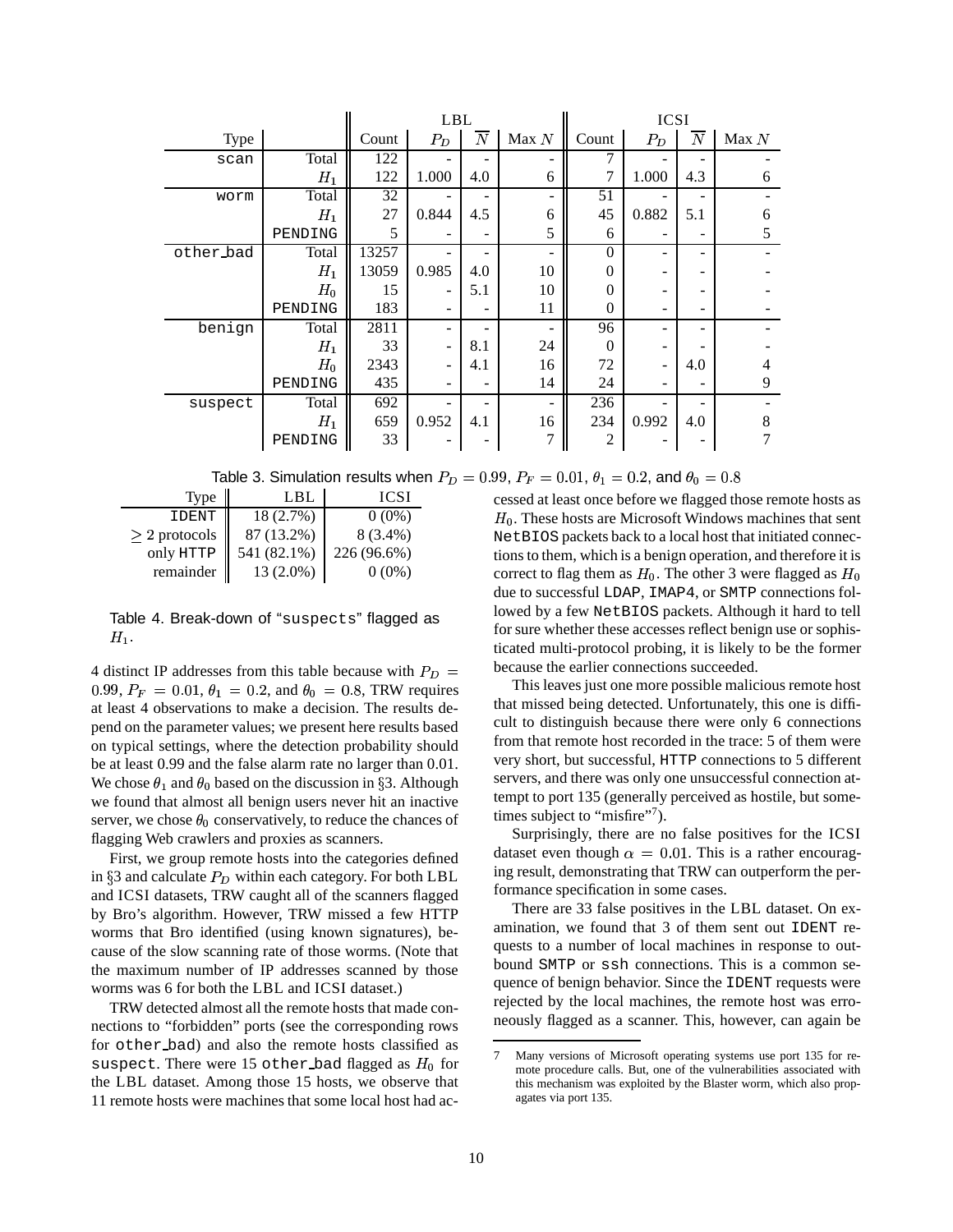|            |                | Trues  | Н1     | True positives | Efficiency | Effectiveness |
|------------|----------------|--------|--------|----------------|------------|---------------|
| <b>LBL</b> | Pre-filtering  | 14,103 | 13.900 | 13,867         | 0.998      | 0.983         |
|            | Post-filtering | 14.068 | 13.878 | 13.848         | 0.998      | 0.984         |
| ICSI       | Pre-filtering  | 294    | 286    | 286            | 1.000      | 0.973         |
|            | Post-filtering | 294    | 286    | 286            | 1.000      | 0.973         |

Table 5. Performance in terms of Efficiency and Effectiveness. Post-filtering eliminates remotes to which a local host previously connected. Pre-filtering is calculated based on Table 3.

fixed if we keep track of remote hosts to which local hosts successfully established connections before the remote host makes failed connection attempts in response to those connections. We call these *friendly* hosts, and suggest using this additional context as a way to reduce false positives without changing any parameters of the general detection algorithm.

One host was an SMTP client that tried 4 different valid hosts in the monitored network, but terminated each connection with a RST packet 11 seconds after the initial SYN packet. From its hostname, it appears most likely a legitimate client, perhaps one working through a stale mailing list.

All of the remaining 29 false positives turned out to be Web crawlers and proxies. Dealing with these is problematic: crawlers are, after all, indeed scanning the site; and the proxies generally channel a mixture of legitimate and possibly malicious traffic. These might then call for a different reactive response from the NIDS upon detecting them: for example, using more stringent thresholds to require a larger proportion of scanning activity before they are shunned; or automatically releasing a block of the remote address after a period of time, in order to allow legitimate proxy traffic to again connect to the site.

Table 4 lists the types of suspect remote hosts that were flagged as  $H_1$  by TRW. As discussed above, hosts flagged as  $H_1$  due to responding IDENT connections instead are considered  $H_0$ . With the simple method suggested above of allowing remote hosts to make failed connections if they've previously received outbound connections from the site, we were able to identify all of the suspect remote hosts. Over 80% made nothing but failed HTTP connections, and we therefore suspect them as undetected worms. Table 3 also shows the average  $(\overline{N})$  and maximum number of distinct local IP addresses that each detected remote host accessed upon being flagged. In theory, when  $\alpha = 0.01$ , dre  $\beta = 0.99, \theta_0 = 0.8$ , and  $\theta_1 = 0.2$ , the approximate solution for  $E[N|H_1]$  is 5.4 as shown in §4.4, and our trace driven simulations are consistent with this figure. This suggests that the parameters chosen for  $\theta_0$  and  $\theta_1$  closely model the actual behaviors of scanners and benign users. Note that with everything else fixed,  $\overline{N}$  would have been much higher than 5 if  $\theta_1$  was greater than 0.3, as shown in Figure 4(a). It is also noteworthy that even in the worst case,

a decision was made before a scanner probed more than 16 machines—strictly better than the best case provided by Bro's algorithm.

Finally, to quantify the effectiveness of TRW, we use the two measures proposed by Staniford *et al.* [7]:

- *Efficiency*: the ratio of the number of detected scanners (true positives) to all cases flagged as  $H_1$ .
- *Effectiveness*: the ratio of the number of true positives to all scanners (trues). This is the same as  $P_D$ , detection rate.

Efficiency conveys a similar meaning to false positive rate, but is more useful when the total number of true positives is significantly smaller than the total number of samples. Table 5 shows these values for the two sites. For ICSI, because of 8 misses (6 HTTP worms and 2 suspect), TRW results in a lower effectiveness (0.973) than expected  $(\beta = 0.99)$ . But, the overall performance is excellent. We compare TRW's performance with that of Bro and Snort in the next section.

#### **5.2. Comparison with Bro and Snort**

For simplicity, we exclude the worm and other bad category because as configured at LBL and ICSI, Bro does not perform scan-detection analysis for these. As throughout the paper, we configure Bro's algorithm with  $N = 20$ distinct hosts.

For Snort, we consider its portscan2 scan-detection preprocessor, which takes into account distinct connections rather than distinct TCP SYN packets—the latter can generate many false positives if a single host sends multiple SYNs in the same failed connection attempt. We use Snort's default settings, for which it flags a source IP address that has sent connections to 5 different IP addresses within 60 seconds. (We ignore Snort's rule for 20-differentports-within-60-seconds because our emphasis here is on detecting scans of multiple hosts rather than vertical scans of a single host.) We note that Snort's algorithm can erroneously flag Web crawlers or any automated process to fetch Web documents if there are more than 5 active Web servers in a monitored network. It can also be easily evaded by a scanner who probes a network no faster than 5 ad-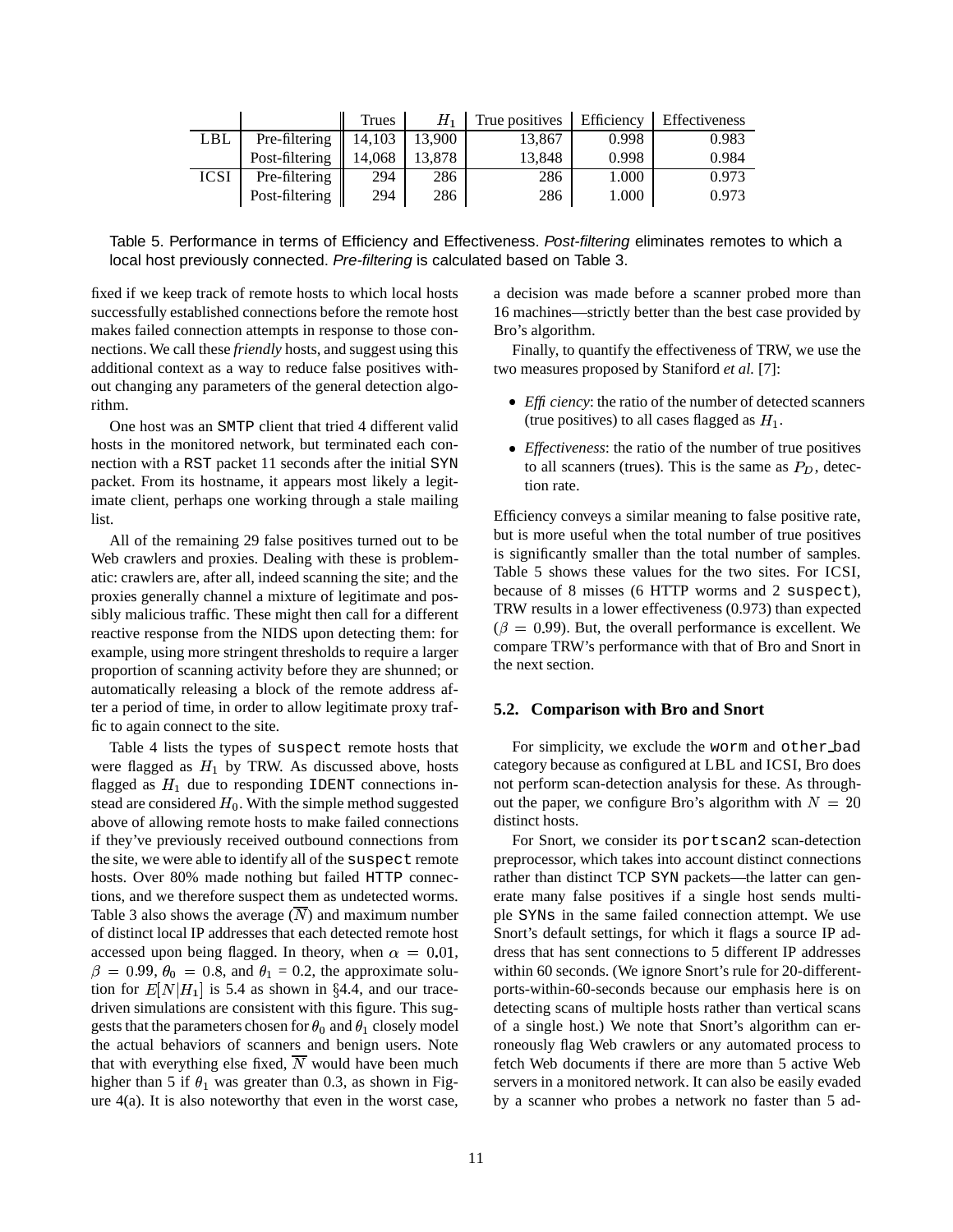|         |       |                       | TRW            |       |         | <b>Bro</b>               |       |       | Snort            |       |
|---------|-------|-----------------------|----------------|-------|---------|--------------------------|-------|-------|------------------|-------|
| Type    | Total | TТ<br>Л1              | $\overline{N}$ | Max N | $\,H_1$ | $\overline{N}$           | Max N | $H_1$ | $\boldsymbol{N}$ | Max N |
| scan    | 121   | $1^{\prime}$ 1<br>1/4 | 4.U            |       | 121     | 21.4                     | 28    | 63    | 16.8             | 369   |
| benign  | 2811  | 30                    | -              | -     |         | $\sim$                   | -     |       | -                | -     |
| suspect | 692   | 659                   | 4.1            | 16    |         | $\overline{\phantom{0}}$ | -     | 28    | 7.9              | ں ر   |

Table 6. Comparison of the number of  $H_1$  across three categories for LBL dataset

|         |              |                | TRW            |       |                | Bro            |                |           | Snort                    |       |  |
|---------|--------------|----------------|----------------|-------|----------------|----------------|----------------|-----------|--------------------------|-------|--|
| Type    | Total        | $H_{1}$        | $\overline{N}$ | Max N | $H_1$          | $\overline{N}$ | Max N          | $H_{\tt}$ | $\overline{N}$           | Max N |  |
| scan    | $\mathbf{r}$ | $\overline{ }$ | 4.3            |       | $\overline{ }$ | 35.9           | 1 <sub>Q</sub> |           | 6.0                      |       |  |
| benign  | 96           |                | -              | -     |                | -              |                |           | $\overline{\phantom{a}}$ |       |  |
| suspect | 236          | 234            | 4.0            |       |                | -              | -              | $\sim$    | 6.0                      |       |  |

Table 7. Comparison of the number of  $H_1$  across three categories for ICSI dataset

dresses/minute. Tables 6 and 7 show the number of (nonlocal) hosts reported as  $H_1$  by the three algorithms.

 Table 8 compares the efficiency and effectiveness across the three algorithms for both datasets. Note that two measures for TRW differ from Table 5 because of the two categories (worm, other bad) excluded in this comparison. Bro has the highest efficiency followed by TRW and Snort. But Bro's highest efficiency comes at a cost of low effectiveness. Given its simple thresholds and limited time window, we expected that Snort would provide fast detection. But, as shown in Tables 6 and 7, Snort was slower than TRW on average. In contrast to TRW, which on average flagged scanners when they hit no more than 5 distinct IP addresses, Snort waited for more than 13 IP addresses. Snort can increase the detection speed by lowering  $Y$  or  $Z$  values.<sup>8</sup> But, this will likely increase false alarms. Indeed, for LBL, 38.5% of the alarms by Snort were due to false positives.

Compared with Snort and Bro, TRW provided the highest effectiveness while maintaining higher than 0.96 efficiency. On average, detection was made when a target made connectionsto 4.1 active or inactive IP addresses. This average number of give-away IP addresses to scanners or suspects is about 3 times lower than that of Snort and about 5 times lower than that of Bro. In addition, TRW has the advantage over Snort that its analysis is not confined to a limited window of time: TRW has a wide dynamic range.

#### **6. Discussion and Future Work**

In this section we look at a number of additional dimensions to the problem space. Addressing these is beyond the scope of the present work, but we sketch our thinking on how we will pursue them in our future work.

**Leveraging Additional Information**. TRW's performance is somewhat remarkable given the limited information it uses. Potential refinements include: (1) factoring in

| Trace       | Measures      | <b>TRW</b> | <b>Bro</b> | Snort |
|-------------|---------------|------------|------------|-------|
| LBL         | Efficiency    | 0.963      | 1.000      | 0.615 |
|             | Effectiveness | 0.960      | 0.150      | 0.126 |
|             |               | 4.08       | 21.40      | 14.06 |
| <b>ICSI</b> | Efficiency    | 1.000      | 1.000      | 1.000 |
|             | Effectiveness | 0.992      | 0.029      | 0.029 |
|             | N             | 4.06       | 36.91      | 6.00  |

#### Table 8. Comparison of the efficiency and effectiveness across TRW, Bro, and Snort

the specific service (for example, we could use more conservative parameters for possible HTTP scanning than for other ports, given the difficulty of confusing HTTP scanners with HTTP proxies); (2) distinguishing between unanswered connection attempts and rejected connection attempts, as the former might be more indicative of a complete "shot in the dark" whereas the latter could sometimes indicate a service that is temporarily off-line; (3) considering the time duration that a local address has been inactive, to be robust to benign connection attempts made to temporarily unavailable hosts; (4) considering the rate at which a remote host makes connection attempts; (5) introducing a component of correlation in the model, e.g., that two consecutive failed connection attempts are more suspect than two failures separated by a success; (6) devising a model of which local addresses and ports are historically more likely to be visited by benign sources or scanners (per our original plan for anomaly detection outlined in the Introduction).

However, incorporating information such as the above is a two-edged sword. It may provide additional detection power—something to keep in mind for the discussion of other issues in this section—but at the cost of complicating use of the model, analysis of its properties, and, potentially, undermining its performance in some situations.

**Managing State**. The need to track for each remote host the different local addresses to which it has connected can in fact require a large amount of state. For example, imag-

<sup>8</sup> See  $\S 2$  for the definitions of Y and Z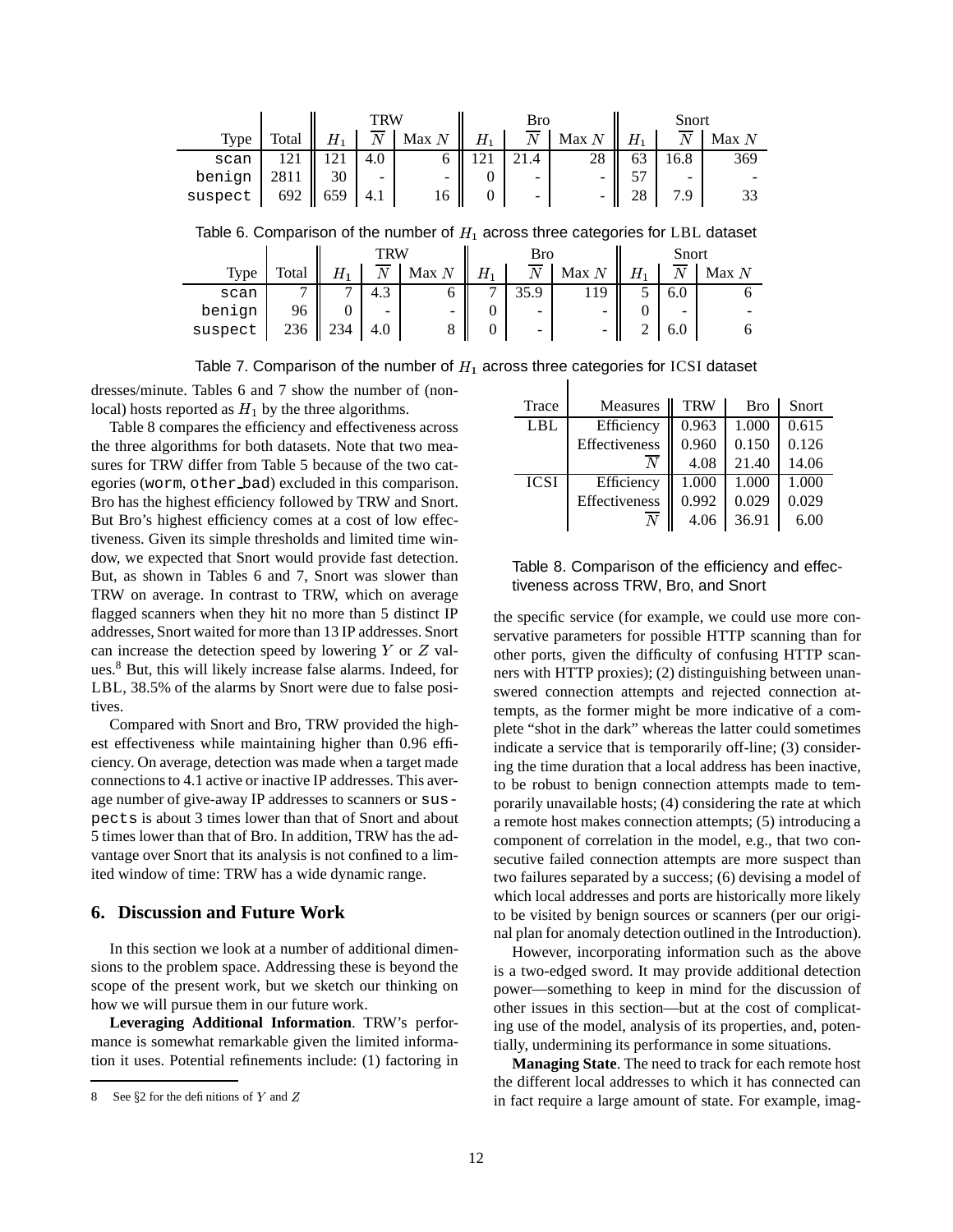ine the operation of the algorithm during a SYN flooding attack with spoofed remote addresses. Virtually every arriving SYN will require the instantiation of state to track the new purported remote host. If, however, we cap the state available to the detector, then an attacker can launch a flood in order to exhaust the state, and then conduct a concurrent scan with impunity.

**How to Respond**. As shown in  $\S$ 5, TRW is much more effective at detecting low-volume scanners than Bro or Snort. However, this then raises the question of what to do with the alerts. For example, Table 5 shows that TRW detects nearly 14,000 scanners in the LBL dataset (presumably almost all of these are worms), vastly more than the 122 detected by Bro at the site. As mentioned in the Introduction, LBL uses Bro's scanner detection decisions to trigger *blocking* of the hostile remote host. However, the site reports that the blocking mechanism cannot scale to 1000's of blocks per day (this is why the site does not block HTTP scanners, because at times the endemic HTTP scans from worms can reach such levels). Thus, there is future work needed on mechanisms for determining whether a particular scanner is "block-worthy," i.e., will the given scanner continue to scan to a degree significant enough that they merit blocking or some form of rate control, or can they be ignored because they are scanning at a rate (or for a service of sufficiently low interest) that the site can afford to let the scan run its course?

**Evasion and Gaming**. Any scan detection algorithm based on observing failed connection attempts is susceptible to manipulation by attackers who spoof remote addresses and cause innocent remote hosts to be penalized. Depending on the reactive response taken when a scan is detected, address spoofing could provide the attacker with a great deal of leverage for denial-of-service. We note that the operators at LBL recognize this risk, and address it using "white lists" of critical remote hosts that should never be blocked. They have found this approach practical in today's environment, but this could change in the future if attackers become more energetic in targeting the response system. A possible additional approach here would be to have a honeypot respond to some of the connection attempts to see whether the remote host then completes the 3-way establishment handshake. If not, then the remote address is potentially spoofed.

Another issue concerns ways for an attacker to *evade* detection. For TRW, this is not so difficult. An attacker could compile a list of known servers at a site (running services other than those of interest to them) and then intermingle connection attempts to those with the wider connection attempts of a true scan. The successes of the camouflage connections would then drive the random walk away from an  $H_1$  decision. Countering this threat requires either incorporating service information (as discussed above) or modeling which combinations of addresses legitimate users tend to access, and then giving less weight to successful connections not fitting with these patterns.

**Distributed Scans**. As stated in the Introduction, we confined our work to the problem of determining whether a single remote address corresponds to a malicious scanner. It appears difficult to directly adapt our framework to determining whether a set of remote addresses collectively correspond to malicious scanning (such as if they divide up the address space and each probe just a couple of addresses within it), because our algorithm depends on tracking success/failure information of individual remotes. It may, however, be possible to extend our algorithm with post processing to try to do so by combining a number of "low grade" signals (either detected scanners, or those whose random walks have taken them somewhat in the direction of  $H_1$ ).

#### **7. Summary**

We have presented the development and evaluation of TRW—*Threshold Random Walk*—an algorithm to rapidly detect portscanners based on observations of whether a given remote host connects successfully or unsuccessfully to newly-visited local addresses. TRW is motivated by the empirically-observed disparity between the frequency with which such connections are successful for benign hosts vs. for known-to-be malicious hosts. The underpinnings of TRW derive from the theory of *sequential hypothesis testing*, which allows us to establish mathematical bounds on the expected performance of the algorithm.

Using an analysis of traces from two qualitatively different sites, we show that TRW requires a much smaller number of connection attempts (4 or 5 in practice) to detect malicious activity compared to previous schemes used by the Snort and Bro NIDS. TRW has the additional properties that (1) even though it makes quick decisions, it is highly *accurate*, with very few false positives, and (2) it is conceptually *simple*, which leads to both comprehensibility regarding how it works, and analytic tractability in deriving theoretical bounds on its performance.

In summary, TRW performs significantly faster and also more accurately than other current solutions.

#### **8. Acknowledgements**

The authors would like to thank Magdalena Balazinska, Nick Feamster, Stuart Schechter, Robin Sommer, and Stuart Staniford for their comments on earlier drafts of this paper, and our shepherd, John McHugh.

#### **References**

[1] Nmap — free security scanner for network exploration  $&$  security audits. http://www.insecure.org/nmap/.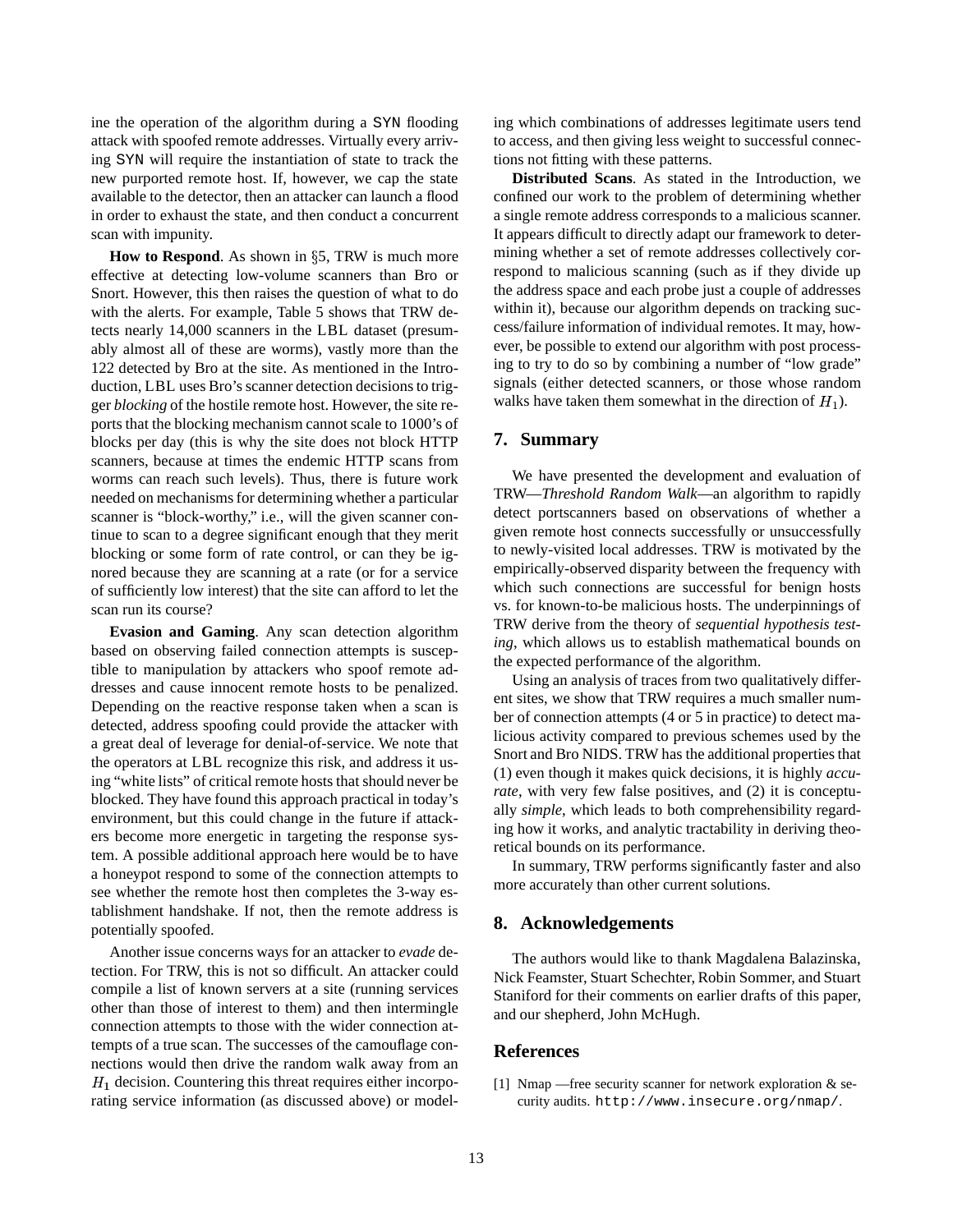- [2] L. T. Heberlein, G. V. Dias, K. N. Levitt, B. Mukherjee, J. Wood, and D. Wolber. A network security monitor. In *Proc. IEEE Symposium on Research in Security and Privacy*, pages 296–304, 1990.
- [3] C. Leckie and R. Kotagiri. A probabilistic approach to detecting network scans. In *Proceedings of the Eighth IEEE Network Operations and Management Symposium (NOMS 2002)*, pages 359–372, Florence, Italy, Apr. 2002.
- [4] V. Paxson. Bro: a system for detecting network intruders in real-time. *Computer Networks (Amsterdam, Netherlands: 1999)*, 31(23–24):2435–2463, 1999.
- [5] S. Robertson, E. V. Siegel, M. Miller, and S. J. Stolfo. Surveillance detection in high bandwidth environments. In *Proceedings of the 2003 DARPA DISCEX III Conference*, pages 130 – 139, Washington, DC, 2003. IEEE Press. 22-24 April 2003.
- [6] M. Roesch. Snort: Lightweight intrusion detection for networks. In *Proceedings of the 13th Conference on Systems Administration (LISA-99)*, pages 229–238, Berkeley, CA, Nov. 7–12 1999. USENIX Association.
- [7] S. Staniford, J. A. Hoagland, and J. M. McAlerney. Practical automated detection of stealthy portscans. In *Proceedings of the 7th ACM Conference on Computer and Communications Security*, Athens, Greece, 2000.
- [8] A. Wald. *Sequential Analysis*. J. Wiley & Sons, New York, 1947.
- [9] V. Yegneswaran, P. Barford, and J. Ullrich. Internet intrusions: global characteristics and prevalence. In *Proceedings of the 2003 ACM SIGMETRICS*, volume 31, 1 of *Performance Evaluation Review*, pages 138–147, New York, June 11–14 2003. ACM Press.